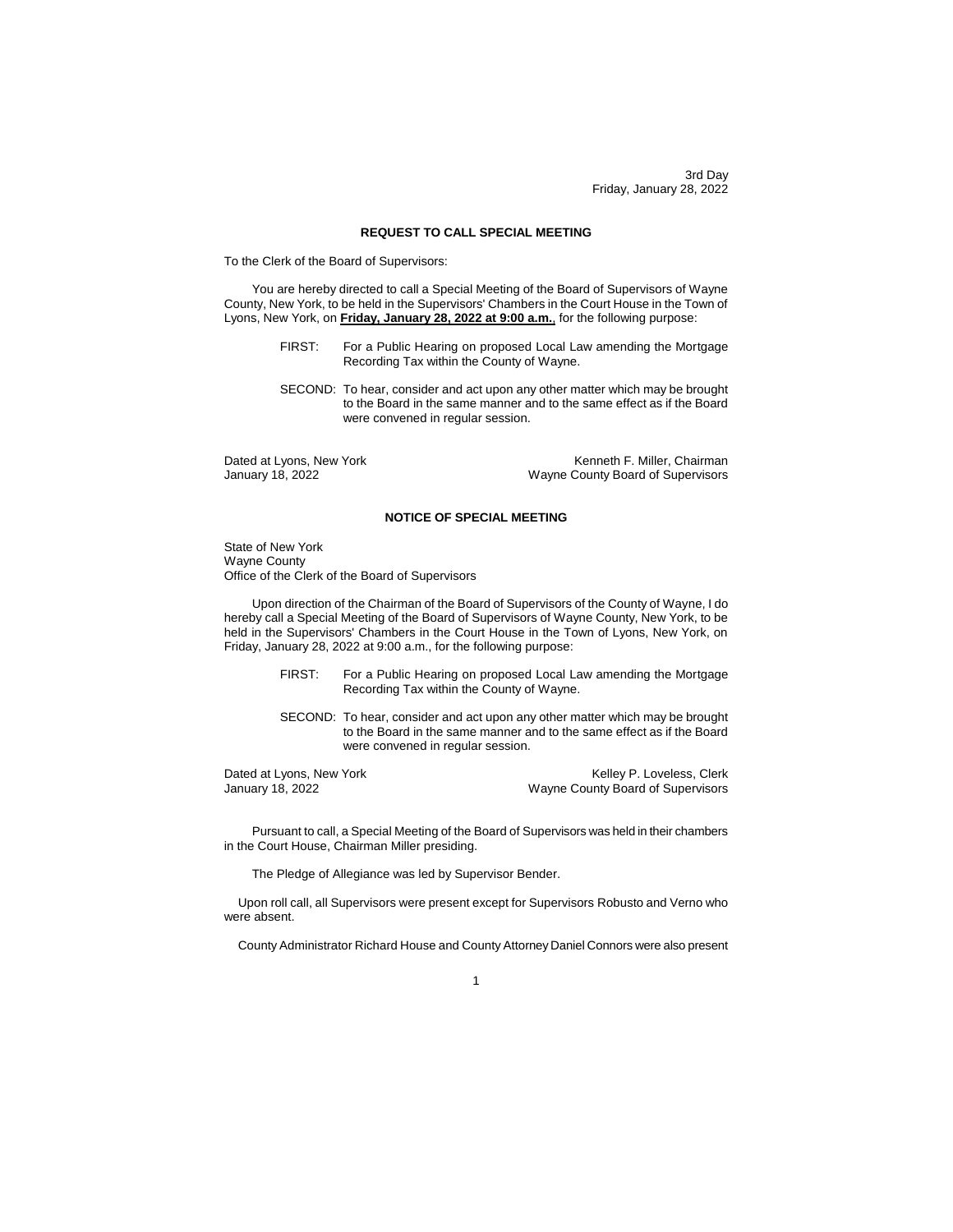for this morning's session.

### **PUBLIC HEARING**

9 a.m. Proposed Local Law Amending the Mortgage Recording Tax within the County of **Wayne** 

Prior to the opening of the public hearing scheduled for this morning, Chairman Miller read the rules and procedures that are followed for conducting such hearings for the Board.

The Clerk of the Board read the introduction of the Notice of Public Hearing regarding a proposed Local Law amending the Mortgage Recording Tax within the County of Wayne, as follows:

# **COUNTY OF WAYNE - STATE OF NEW YORK LOCAL LAW NO. 2 FOR THE YEAR 2022**

A local law amending Local Law No. 4-2005, as amended by Local Law No. 4-2008, as amended by Local Law No. 1 – 2011 as amended by Local Law 1-2014, as amended by Local Law 2-2016 and by Local Law 3-2019 entitled "Adoption of Local Law to Impose a Mortgage Recording Tax within the County of Wayne."

BE IT ENACTED BY THE BOARD OF SUPERVISORS OF THE COUNTY OF WAYNE, as follows:

#### **SECTION 1**

Section 1 of Local Law 4-2005, as amended by Local Law No. 4-2008 and by Local Law No. 1 - 2011, and by Local Law No. 1-2014, and by Local Law no. 2-2016, and by Local Law 3-2019 entitled "Adoption of Local Law to Impose a Mortgage Recording Tax within the County of Wayne" is hereby amended to read as follows:

### Section 1. Imposition of Tax

Pursuant to Chapter 164 of the Laws of 2005, for the period beginning March 1, 2022 and ending three (3) years from the date of enactment hereof, there is hereby imposed, in the county of Wayne, a tax of \$0.25 for each \$100.00, and each remaining major fraction thereof of principal debt or obligation which is or under any contingency may be secured at the date of execution thereof, or at any time thereafter, by a mortgage on real property situated within the county of Wayne and recorded on or after March 1, 2022 and a tax of \$0.25 on such mortgage if the principal debt or obligation which is or by any contingency may be secured by such mortgage is less than \$100.00.

### **SECTION 2**

Section 7 of Local Law No. 04-2005 as amended by Local Laws Nos. 4-2008, No. 1 – 2011, No. 1-2014 and No. 2-2016, entitled "Adoption of Local Law to Impose a Mortgage Recording Tax within the County of Wayne" is hereby amended to read as follows:

#### Section 7. Effective Date

This amendment to Local Law 04-2005 as amended by Local Laws Nos. 4-2008, No. 1-2014, No. 2-2016 and No. 3-2019 local law shall take effect on the first day of March, 2022, provided a certified copy thereof is mailed by registered or certified mail to the New York State Commissioner of Taxation and Finance at least 30 days prior to such date. Certified copies of this local law shall also be filed with the Wayne County Clerk, the Secretary of State, and the State Comptroller within five days after the date it is duly enacted.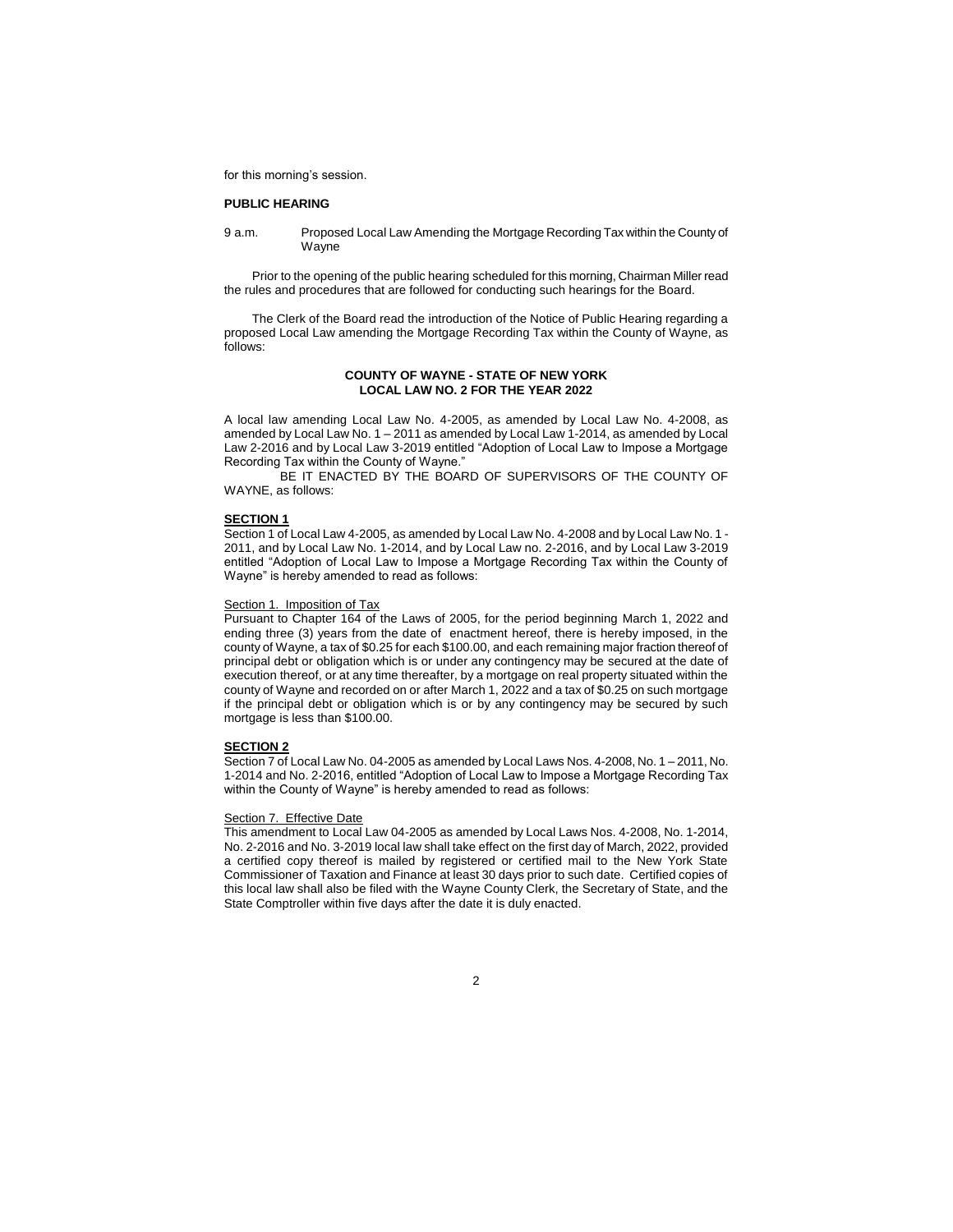After the introduction was read, the Chairman opened the floor for the public, restating that people interested in making comment should come forward to address the Board.

There was no public comment at this time.

After a second and third request for comment was made, Chairman Miller requested a motion to close the hearing.

Mr. VanLaeken moved, seconded by Mr. Lasher, that the hearing be closed at 9:09 a.m. Upon roll call, motion carried.

#### **SCHEDULED BUSINESS:**

# **RESOLUTION NO. 47-22: ADOPTION OF PROPOSED LOCAL LAW AMENDING THE MORTGAGE RECORDING TAX WITHIN THE COUNTY OF WAYNE**

Mrs. Leonard presented the following:

WHEREAS, a proposed local law for amending the mortgage recording tax within the County of Wayne was presented to the Board of Supervisors on January 18, 2022; and

WHEREAS, a public hearing on the proposed local law was held on January 28, 2022 at 9:00 a.m. in accordance with the notice of hearing duly posted and published in the manner prescribed by law; now therefore be it

RESOLVED, that said local law is hereby adopted to read as follows:

# **COUNTY OF WAYNE - STATE OF NEW YORK LOCAL LAW NO. 2 FOR THE YEAR 2022**

A local law amending Local Law No. 4-2005, as amended by Local Law No. 4-2008, as amended by Local Law No. 1 – 2011 as amended by Local Law 1-2014, as amended by Local Law 2-2016 and by Local Law 3-2019 entitled "Adoption of Local Law to Impose a Mortgage Recording Tax within the County of Wayne."

BE IT ENACTED BY THE BOARD OF SUPERVISORS OF THE COUNTY OF WAYNE, as follows:

### **SECTION 1**

Section 1 of Local Law 4-2005, as amended by Local Law No. 4-2008 and by Local Law No. 1 - 2011, and by Local Law No. 1-2014, and by Local Law no. 2-2016, and by Local Law 3-2019 entitled "Adoption of Local Law to Impose a Mortgage Recording Tax within the County of Wayne" is hereby amended to read as follows:

# Section 1. Imposition of Tax

Pursuant to Chapter 164 of the Laws of 2005, for the period beginning March 1, 2022 and ending three (3) years from the date of enactment hereof, there is hereby imposed, in the county of Wayne, a tax of \$0.25 for each \$100.00, and each remaining major fraction thereof of principal debt or obligation which is or under any contingency may be secured at the date of execution thereof, or at any time thereafter, by a mortgage on real property situated within the county of Wayne and recorded on or after March 1, 2022 and a tax of \$0.25 on such mortgage if the principal debt or obligation which is or by any contingency may be secured by such mortgage is less than \$100.00.

### **SECTION 2**

Section 7 of Local Law No. 04-2005 as amended by Local Laws Nos. 4-2008, No. 1 – 2011, No. 1-2014 and No. 2-2016, entitled "Adoption of Local Law to Impose a Mortgage Recording Tax within the County of Wayne" is hereby amended to read as follows:

#### Section 7. Effective Date

This amendment to Local Law 04-2005 as amended by Local Laws Nos. 4-2008, No. 1-2014, No. 2-2016 and No. 3-2019 local law shall take effect on the first day of March, 2022, provided